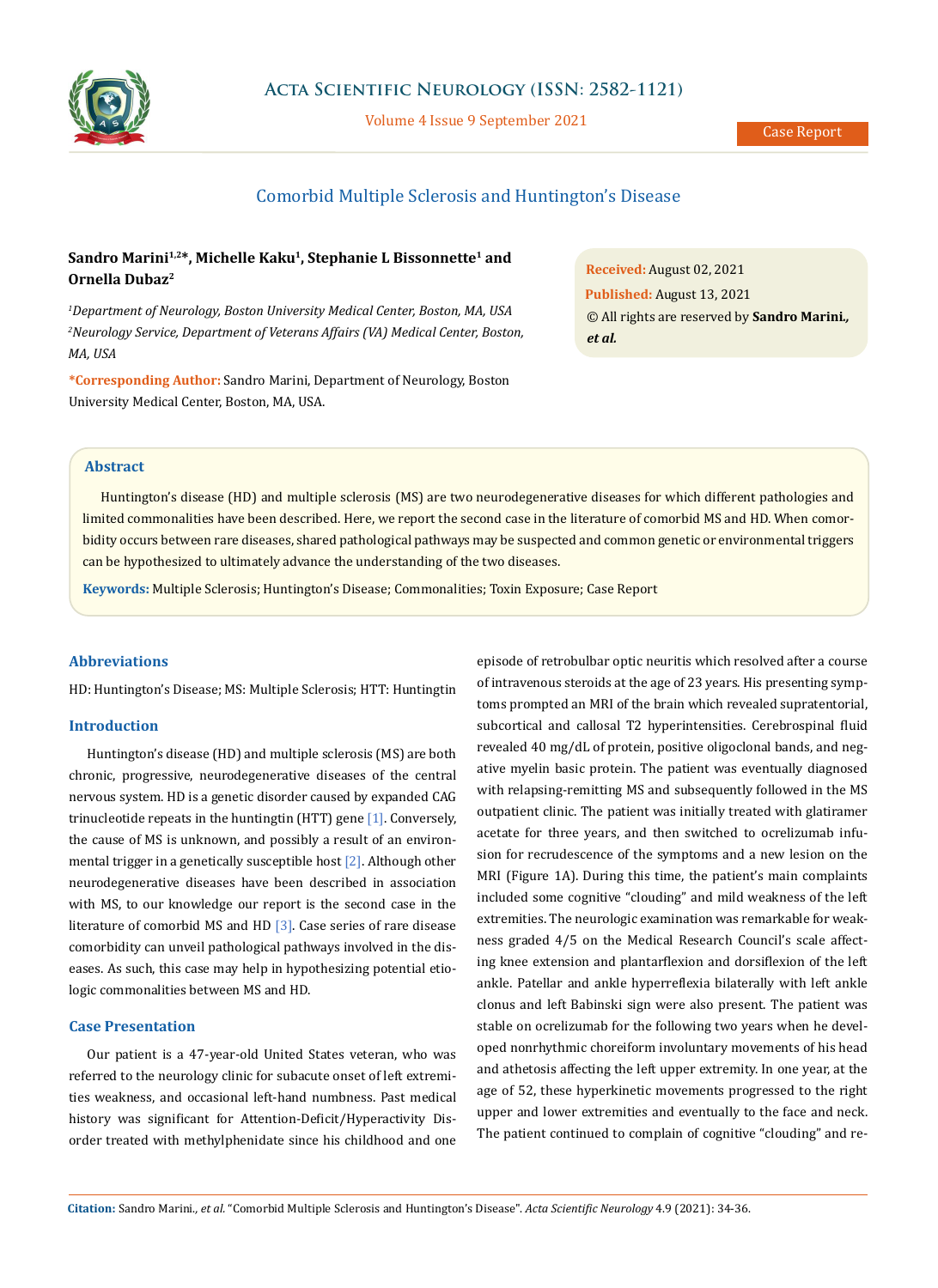ported occasional abrupt laughter and emotional incontinence, but no history of depression or other psychiatric symptoms. An MRI at that time showed mild caudate atrophy (frontal horn width to inter-caudate ratio = 1.3 (references values = 2.2 - 2.6)) in a setting of diffuse brain parenchymal volume loss (Figure 1B). Diagnostic considerations included HD, pharmacologic side effects, and MS progression. Other causes such as autoimmunity, copper and iron abnormalities, and endocrinopathies were excluded (Table 1). Genetic testing ultimately revealed 44 repeats (normal < 35) in the HTT gene which is consistent with the diagnosis of HD. His family history was unknown for paternal ancestry, and noncontributory for maternal ancestry which was of European descent. Written consent was obtained from the patient.



35

**Figure 1:** (A) Sagittal FLAIR MRI showing pericallosal and white matter hyperintensities and (B) axial FLAIR showing bilateral caudate head atrophy. Frontal horn width to inter-caudate ratio (FH:CC) is low 1.3 (normal =  $2.2-2.6$ ).

| <b>Blood test</b>               | <b>Result</b>             | <b>Reference range</b> |
|---------------------------------|---------------------------|------------------------|
| <b>Blood</b> smear              | No abnormalities detected |                        |
| <b>TSH</b>                      | $1.07$ mU/L               | $0.35 - 5.00$ mU/L     |
| Urea Nitrogen                   | $17 \text{ mg/dL}$        | $7-25$ mg/dL           |
| Creatinine                      | $0.74$ mg/dL              | $0.5 - 1.5$ mg/dL      |
| Copper plasma levels            | 104 mcg/dL                | 70-175 mcg/dL          |
| Ferritin                        | 29.5 ng/mL                | 20-300 ng/mL           |
| Hemoglobin A1C                  | 5.3 %                     | $4 - 6\%$              |
| Vitamin B12                     | 348 pg/mL                 | 200-900 pg/mL          |
| Vitamin D total                 | $21.7$ ng/mL              | 20-50 ng/mL            |
| Cardiolipin IgG                 | $<$ 14 GLP                | $<$ 14 GLP             |
| Cardiolipin IgM                 | $<$ 12 GLP                | $<$ 12 GLP             |
| Antinuclear antibody            | Positive 1:80 speckled    | Neg < 1:40             |
| Lupus anticoagulant             | Negative                  | Negative               |
| B2 glycoprotein IgG             | $< 9$ SGU                 | <9 SGU                 |
| B2 glycoprotein IgM             | $< 9$ SMU                 | $< 9$ SMU              |
| Anti-streptolysin O             | 89 IU/ML                  | $0 - 200$              |
| Lyme antibody index IgG and IgM | Negative                  | Negative               |
| Hepatitis C Ab                  | Negative                  | Negative               |
| Hepatitis B surface antigen     | Negative                  | Negative               |
| Hepatitis B core antibody       | Negative                  | Negative               |
| Syphilis serology               | Negative                  | Negative               |

**Table 1:** Results of the diagnostic work-up of choreoathetosis.

#### **Discussion and Conclusion**

Our case offers some reflection points which neurologists and researchers may benefit from. MS is a polymorphic disease with many clinical manifestations. Together with sensory and motor symptoms, new compelling evidence shows that psychiatric and cognitive symptoms are also highly prevalent in patients with MS [4]. Major depressive disorder is the most common, but pseudobulbar affect has been described in 10% of patients with MS [4]. Additionally, some degree of deficit in memory, complex attention, and executive functions have been described in up to 30% of MS patients [5]. Therefore, attributing new cognitive deficits and psy-